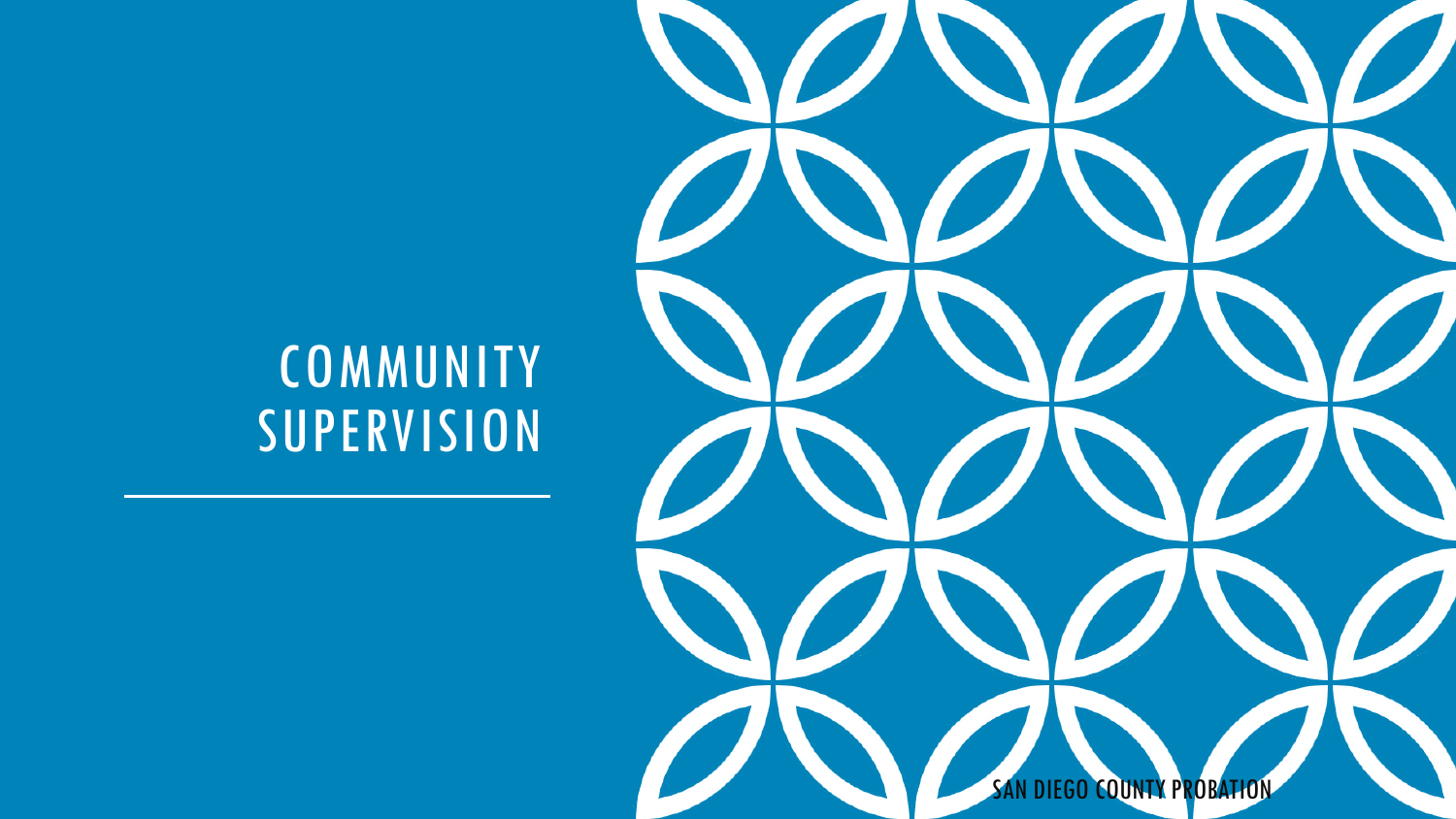## PURPOSE/AUDIENCE

Purpose is to understand how to work with probationer, families, court orders and community resources in order to promote rehabilitation and success



### Target audience:

Both adult and juvenile supervision officers

Both adult and juvenile investigation officers

• Interpreting court orders, referring and enforcing

• Assessing and recommending court conditions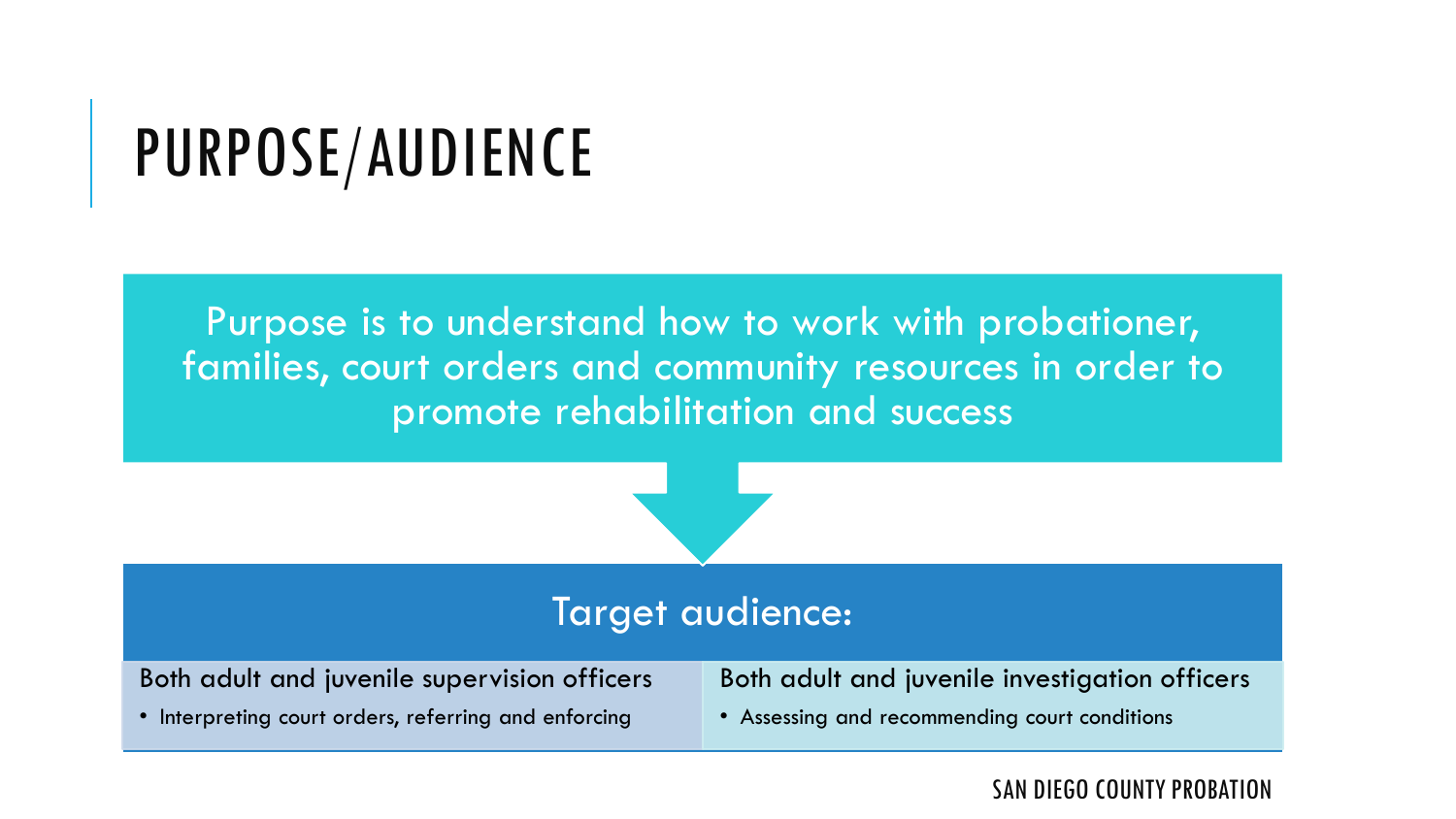### WHY ARE WE HERE?

Community supervision helps people get their lives back

[Probation and Parole Officers](https://www.youtube.com/watch?v=VNwqRASyRoQ)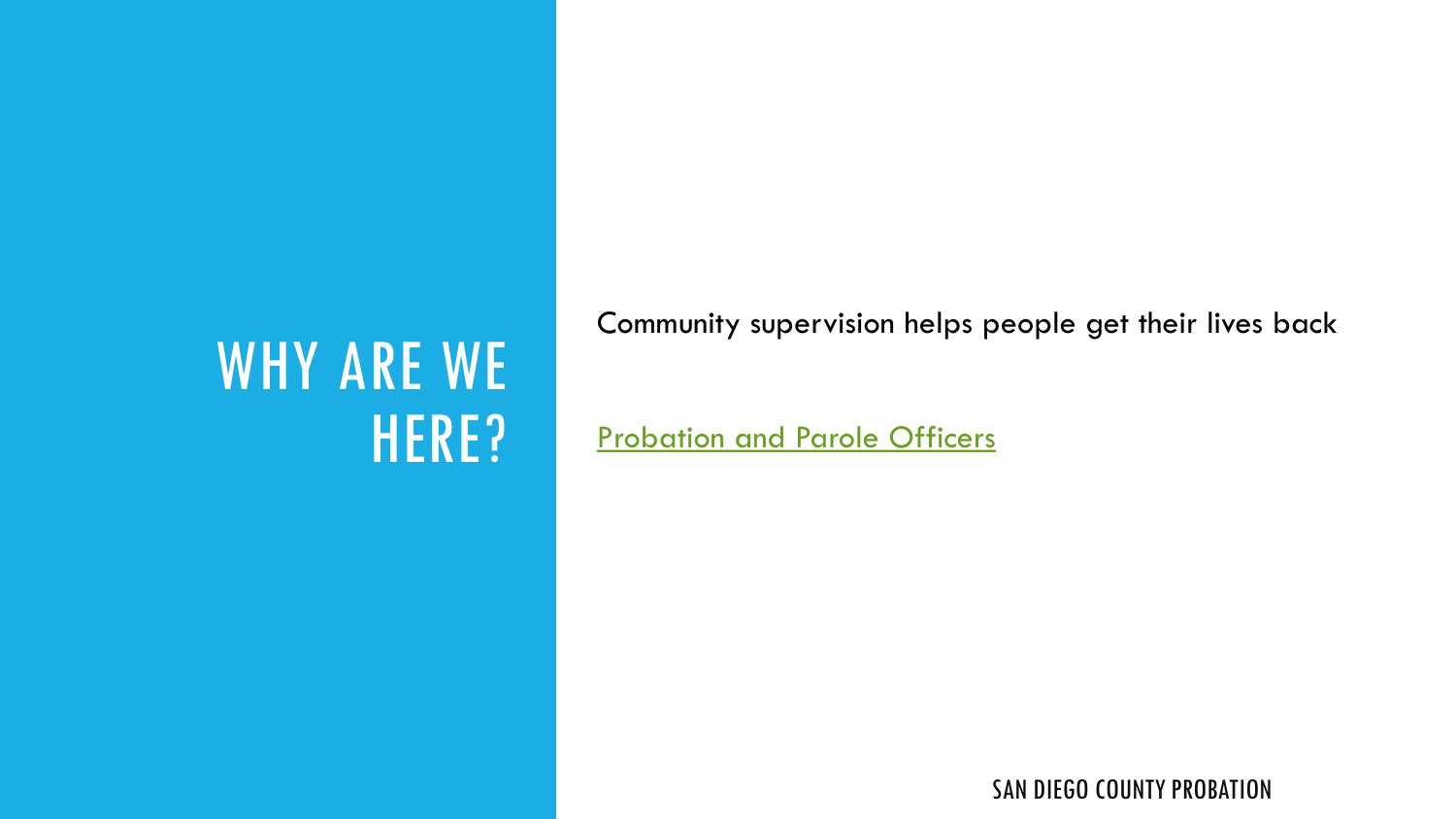### TYPES OF PROBATION

#### Juvenile

- Informal, diversion
- Formal
	- Regular, GSU, YOU
- Placement

#### Adult

- Formal Probation (PC1203)
	- Risk levels, specialty units
- AB109
	- Post-Release Community Supervision (PRCS)
	- Mandatory Supervision (MS)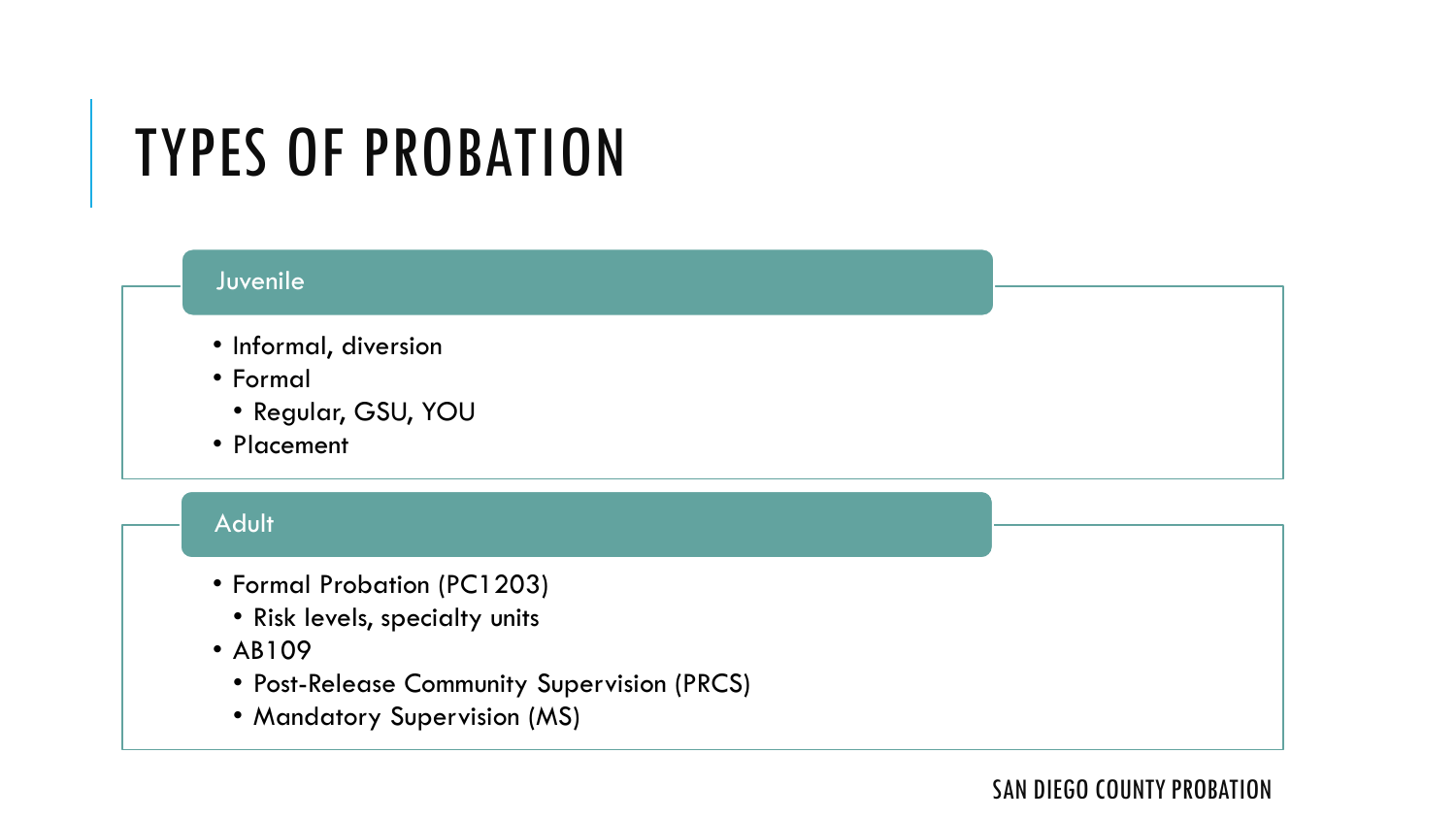#### Probation reports

- Investigations and supervision
	- Assessments and past history

#### Court orders

- PO, DA, PD all can weigh in
- Judge is final decision

PRCS is an agreement based on CTC officer decisions

Must have a NEXUS to the case or past history

### WHERE DO CONDITIONS COME FROM?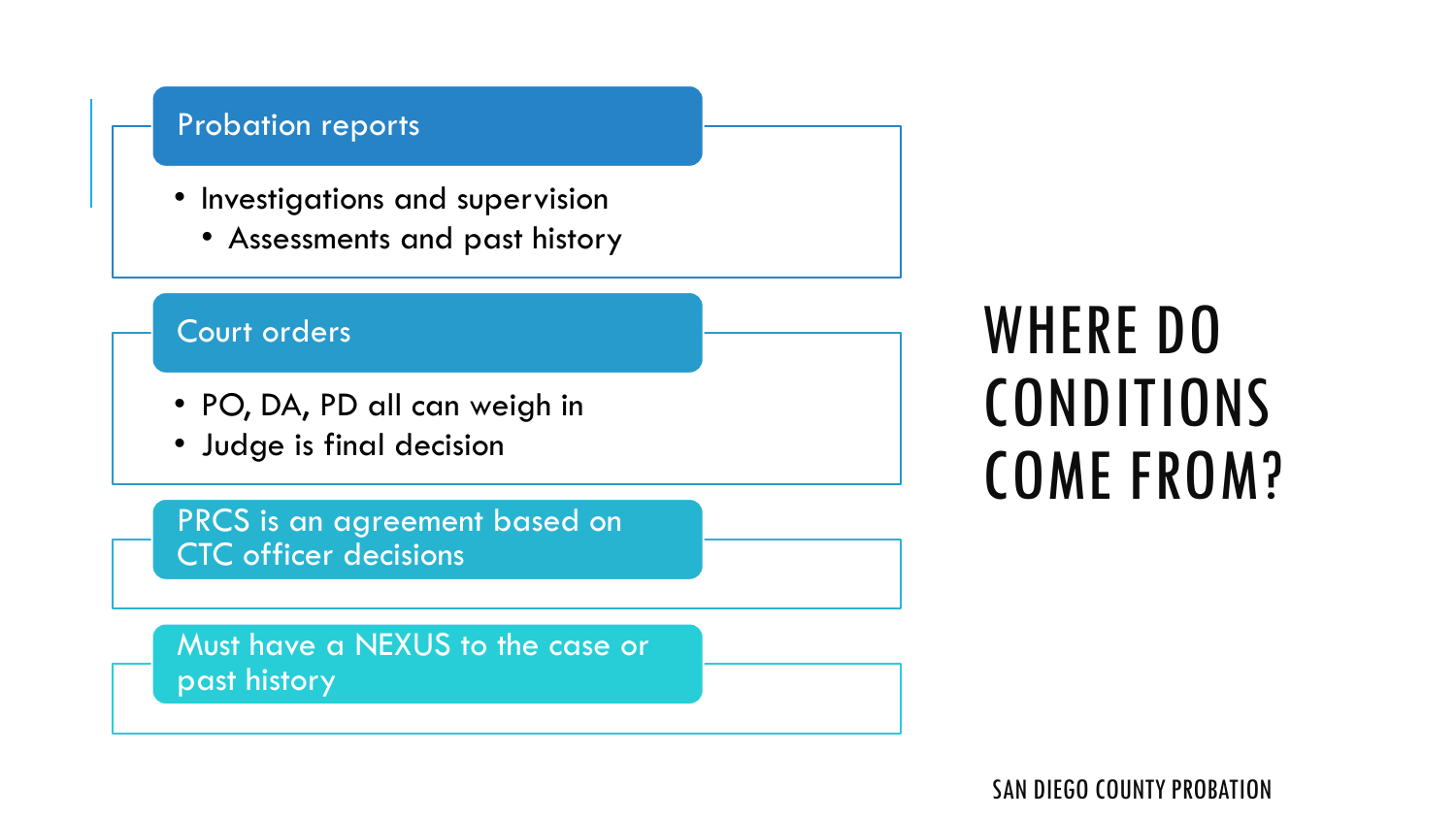# CAN CONDITIONS CHANGE?





Probation/DA can request to add conditions



Offender/PD can request to delete conditions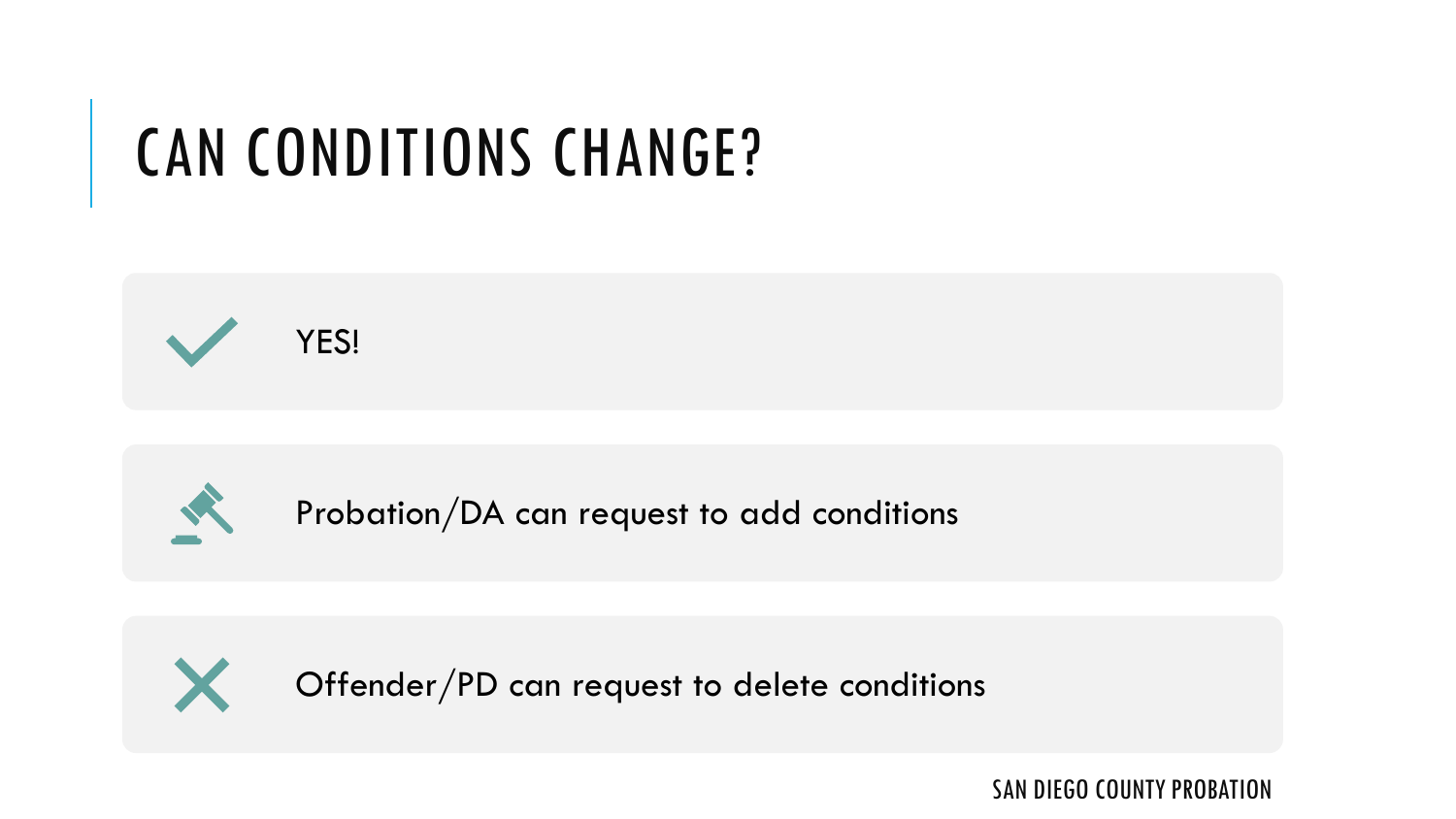## WHO IS IMPACTED BY PROBATION CONDITIONS

| Probationer |
|-------------|
| Family      |
| Victims     |
| Employer    |
| Neighbors   |
| Providers   |
| Community   |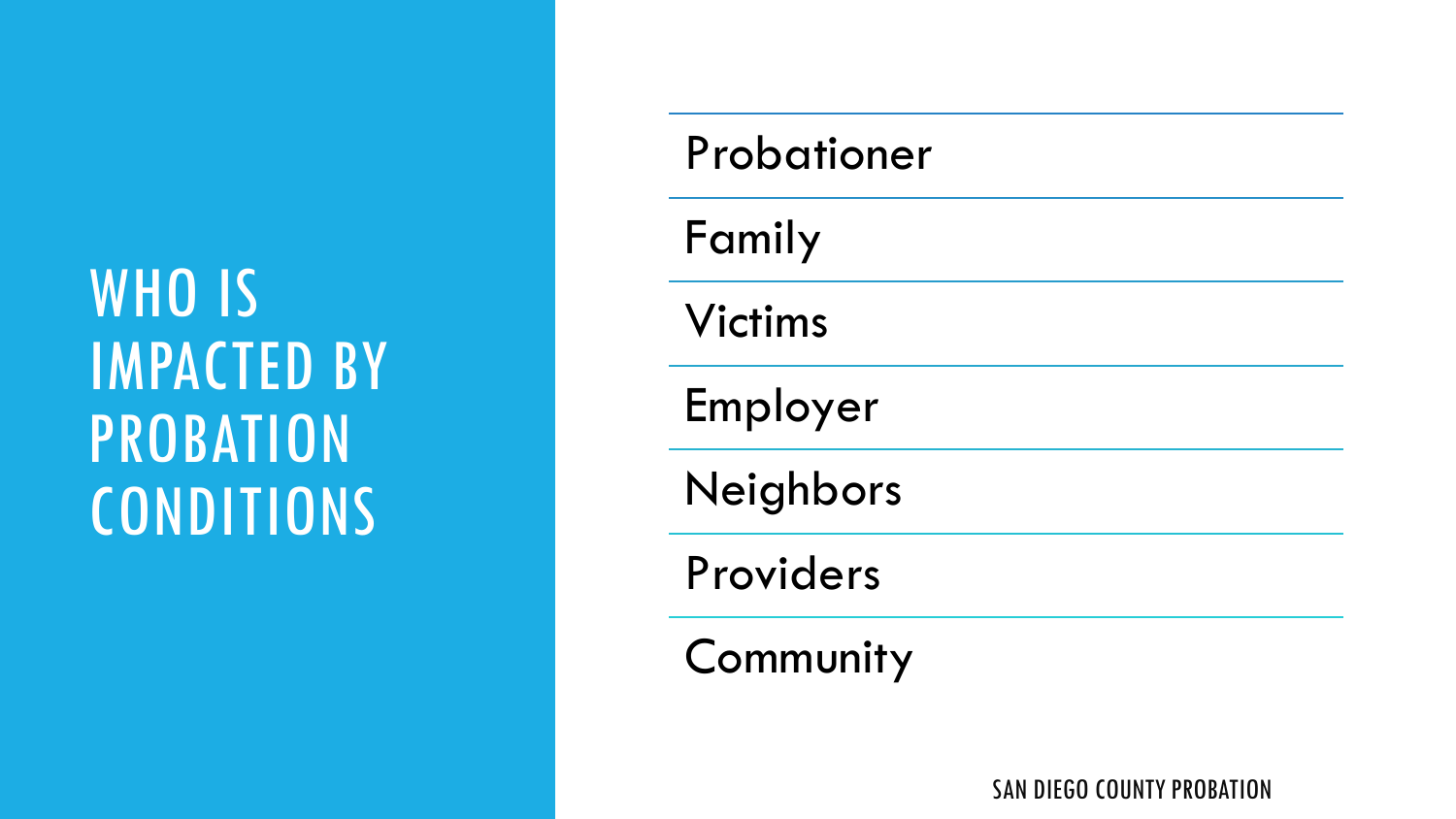### HOW ARE THEY IMPACTED?

### Financially

Time away from families

Restrictions on travel

Invasion of privacy

Loss of driving privileges  $=$  major inconvenience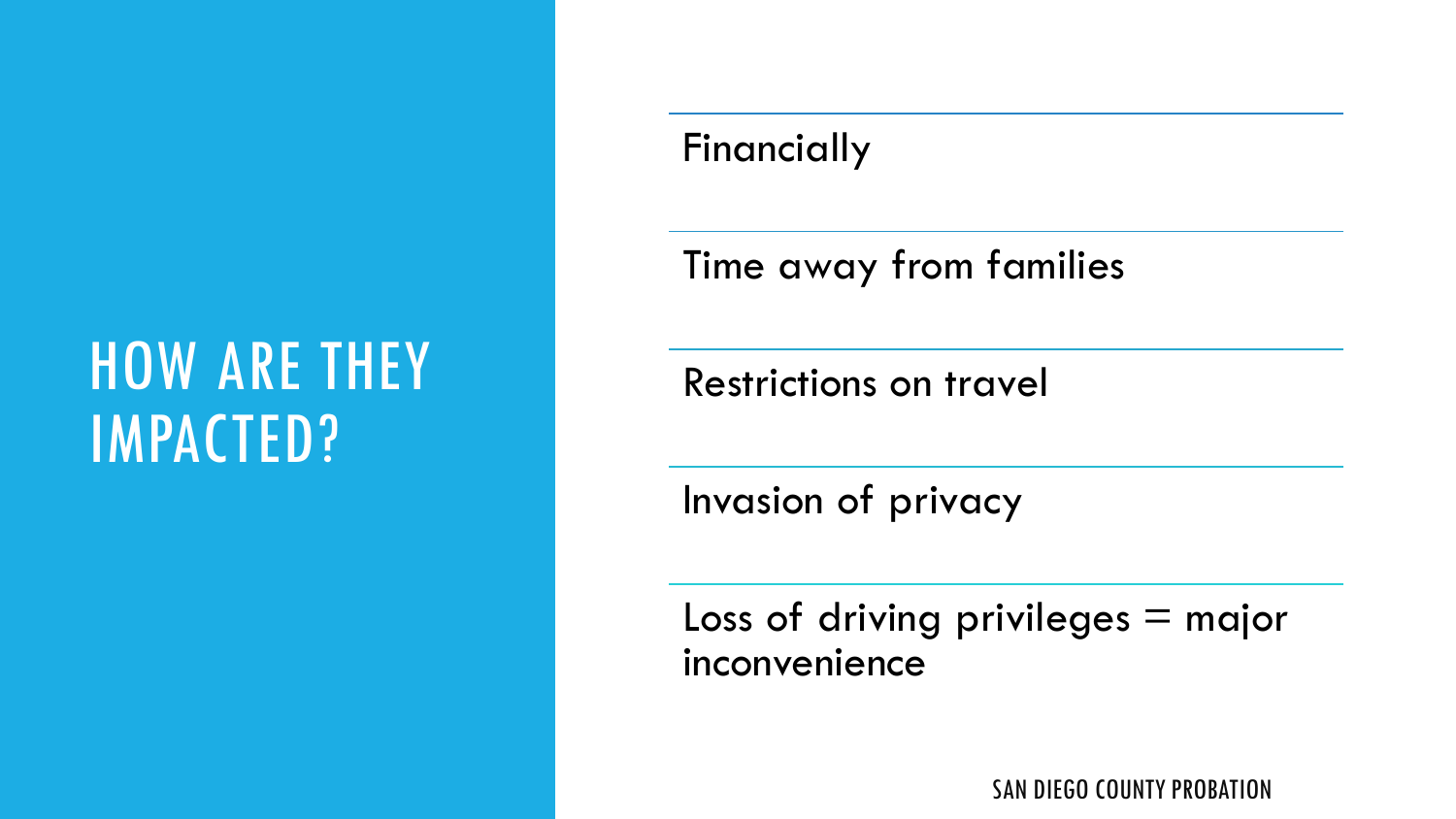# INCENTIVES AND SANCTIONS

Compliance = Incentives

Non-Compliance = Sanctions



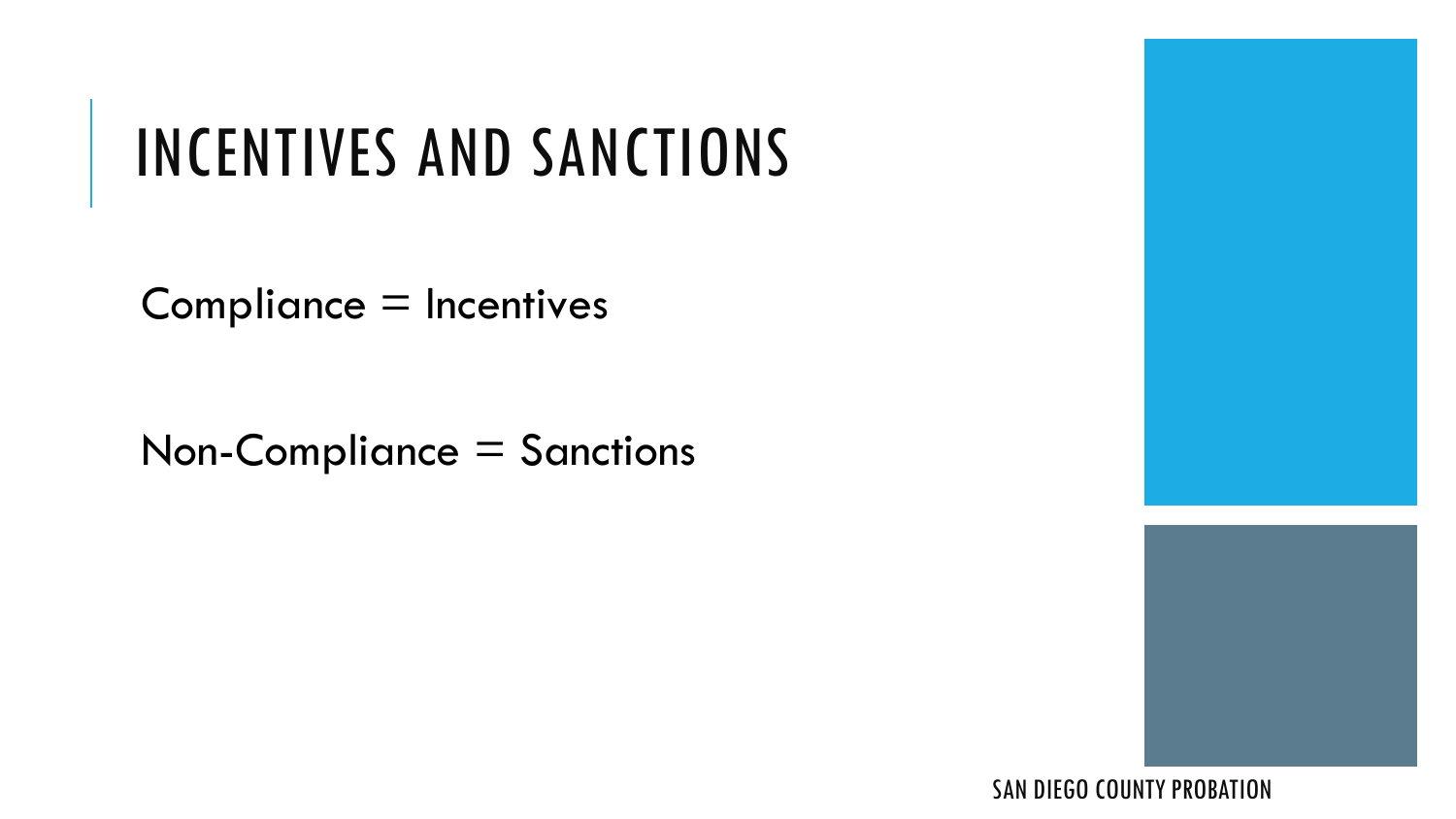### GAINING "BUY-IN"



### Motivational interviewing (MI)

- Express empathy
- **Develop discrepancy**
- Roll with resistance
- **Support self-efficacy**

[Dr. Phil 3 Questions](https://www.youtube.com/watch?v=thlJXtKyorU)

### OARS

- Open ended questions
- Affirmations
- Reflections
- Summarizations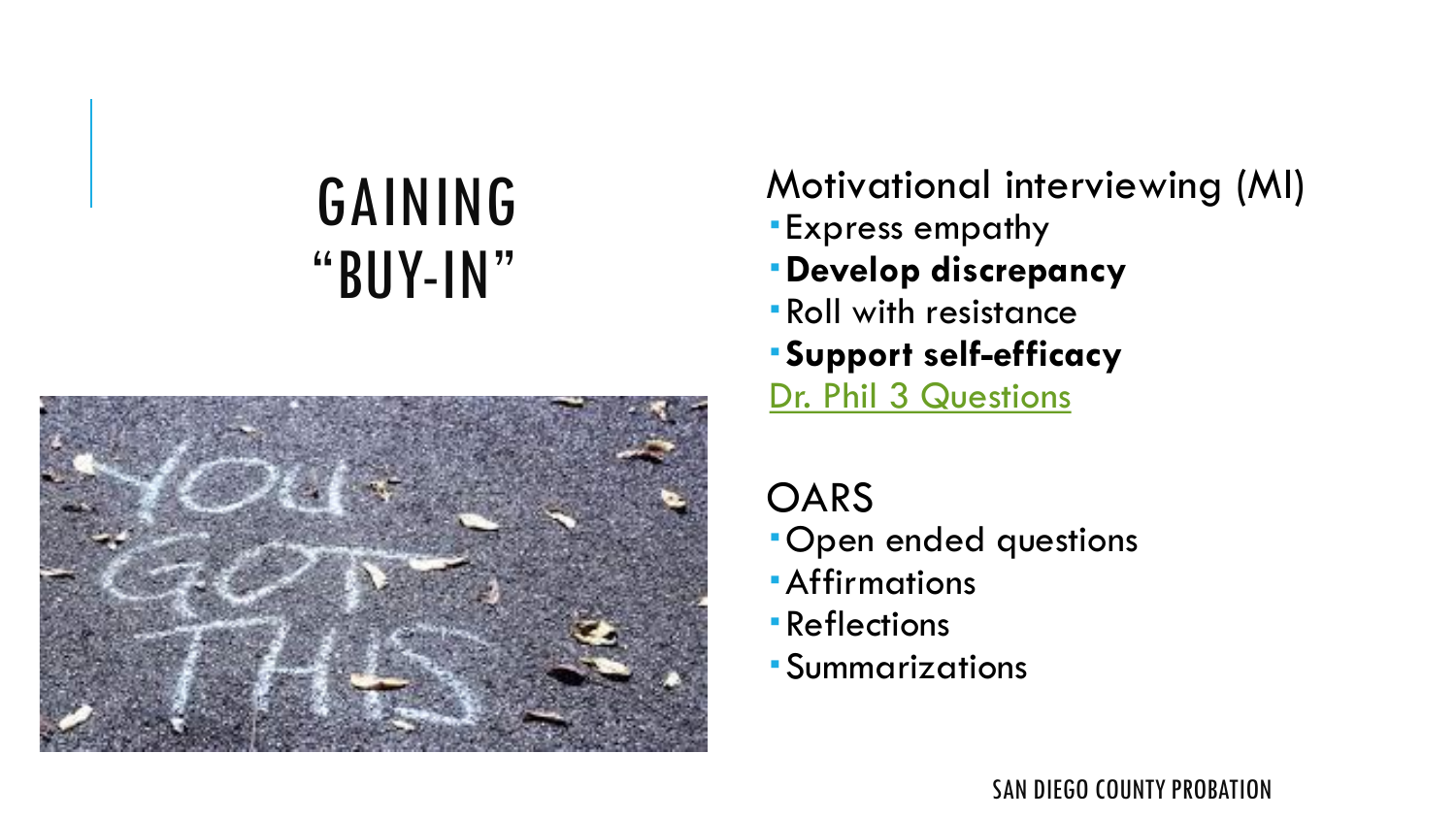### PARTNER UP!

### Take turns interviewing each other as PO/probationer and trying to gain "buy in" on a case plan goal (your choice)

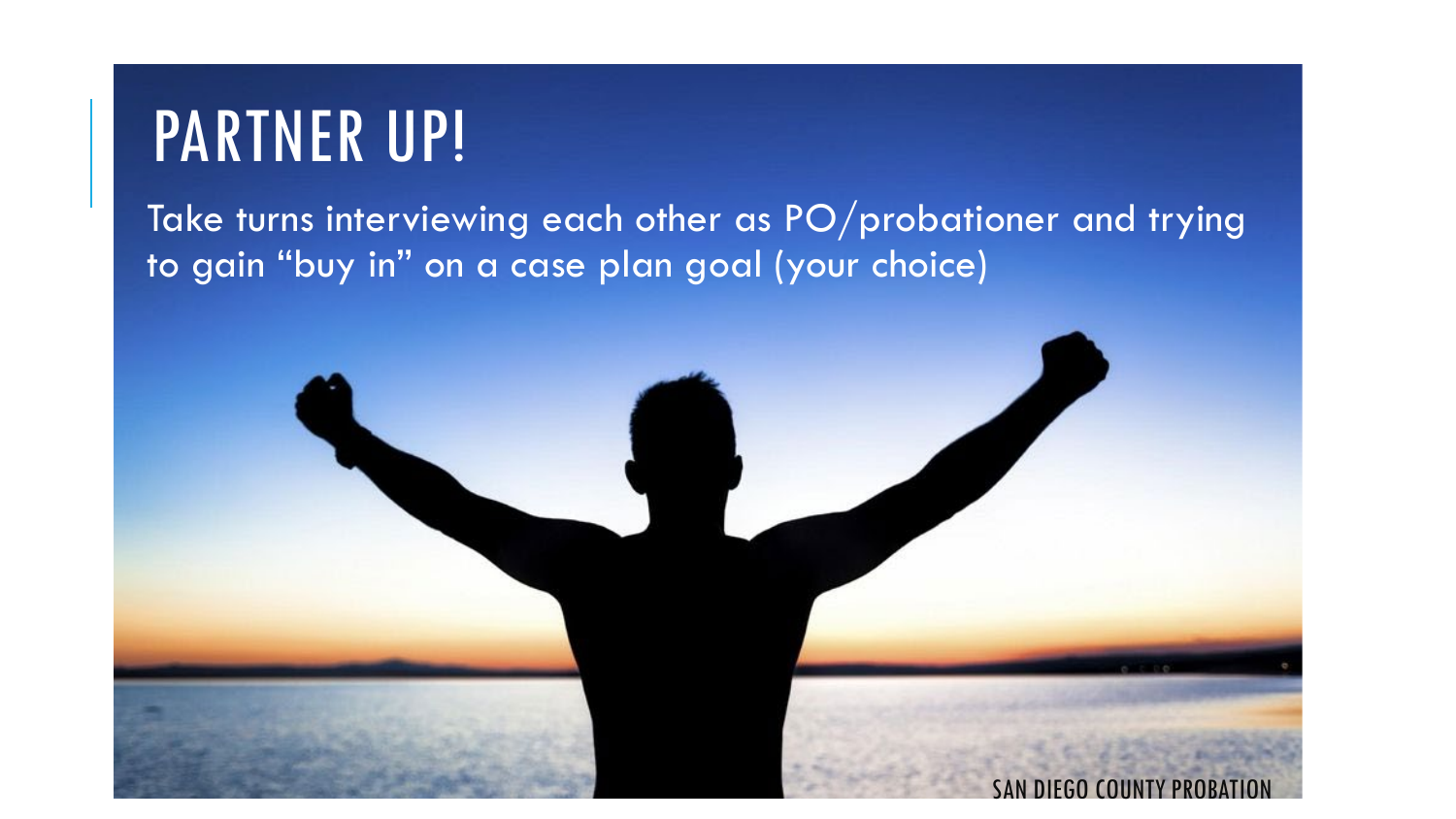## ADDRESSING THE NEEDS

#### Probation resources

- Adult
- Juvenile

### Community Resource Directory ([CRD](https://sdcountycagov.sharepoint.com/sites/Probation/Treatment_Unit/SitePages/Home.aspx))

- Cognitive Behavior Therapy
- Employment
- Substance abuse
- Anti-theft

### Self referrals

- AA/NA meetings
- Programs not in CRD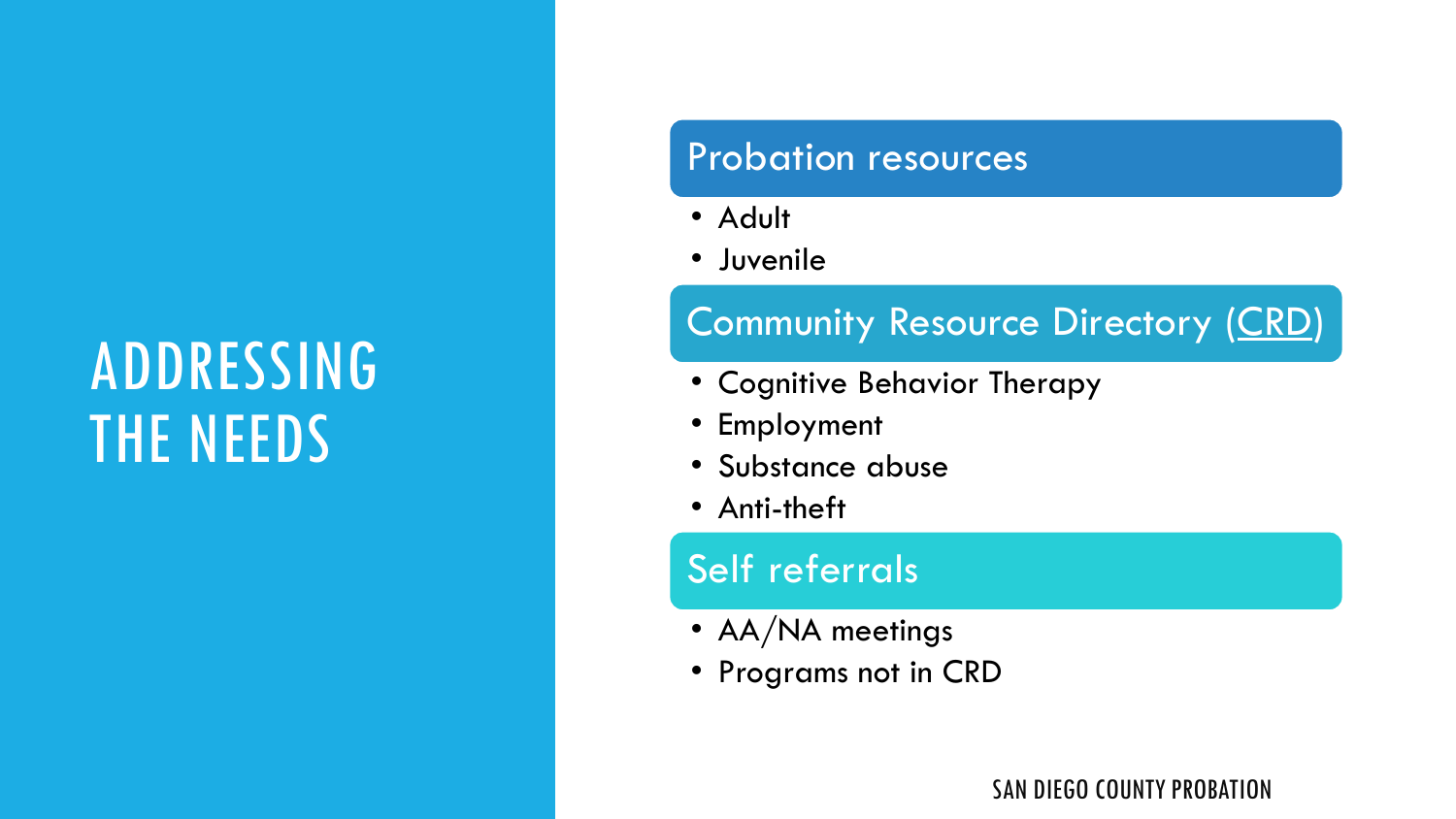# CASE PLANNING

How do you know what they need?

- Court ordered "as" conditions
- History/ Reports
- Assessments
- $\blacksquare$ Interview/Ask
- **Judgement Call**
- Gaps in Information/Discrepancies

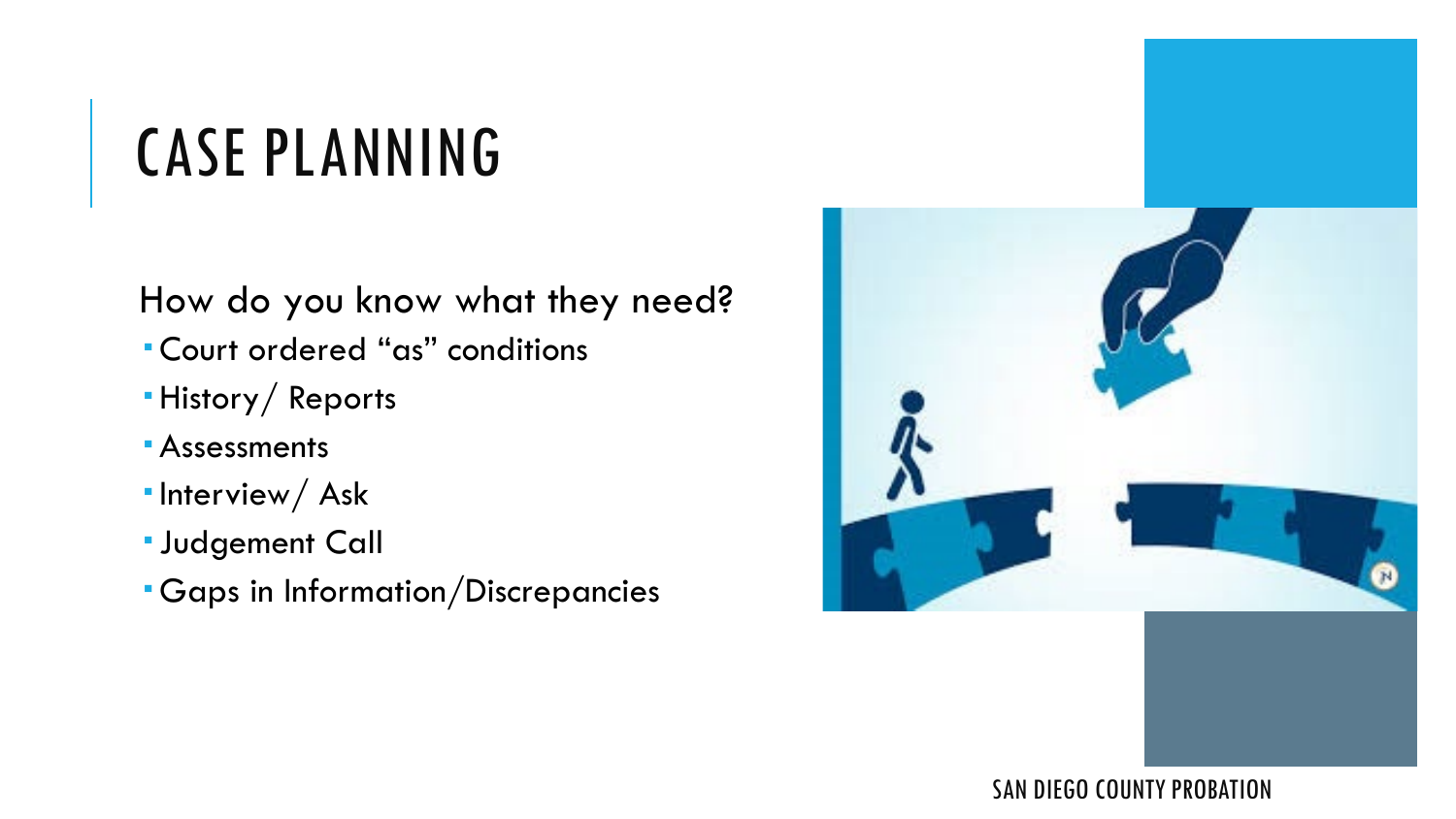# CASE PLANNING CONTINUED

How to decide where to send them?

- **Eligibility**
- Case History/Previous Attempts
- **Graduated Sanctions**
- **-Location**
- **Transportation**
- Length of Program
- Time/Schedule
- Your own rapport with the program/Belief in effectiveness



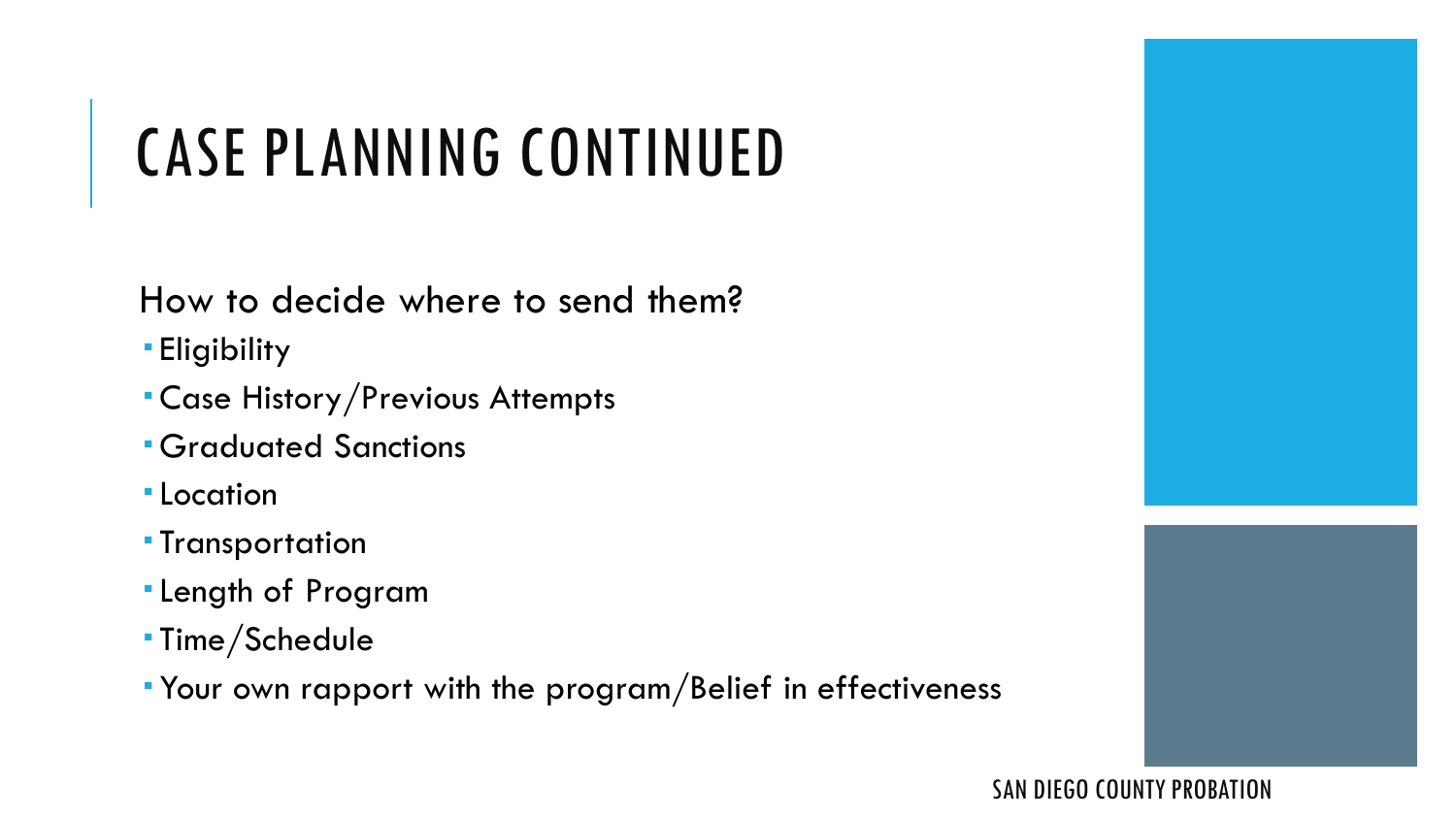

Use the example "cases" and the information you and a set of  $\overline{A C I V I V}$ have learned so far to develop an initial case plan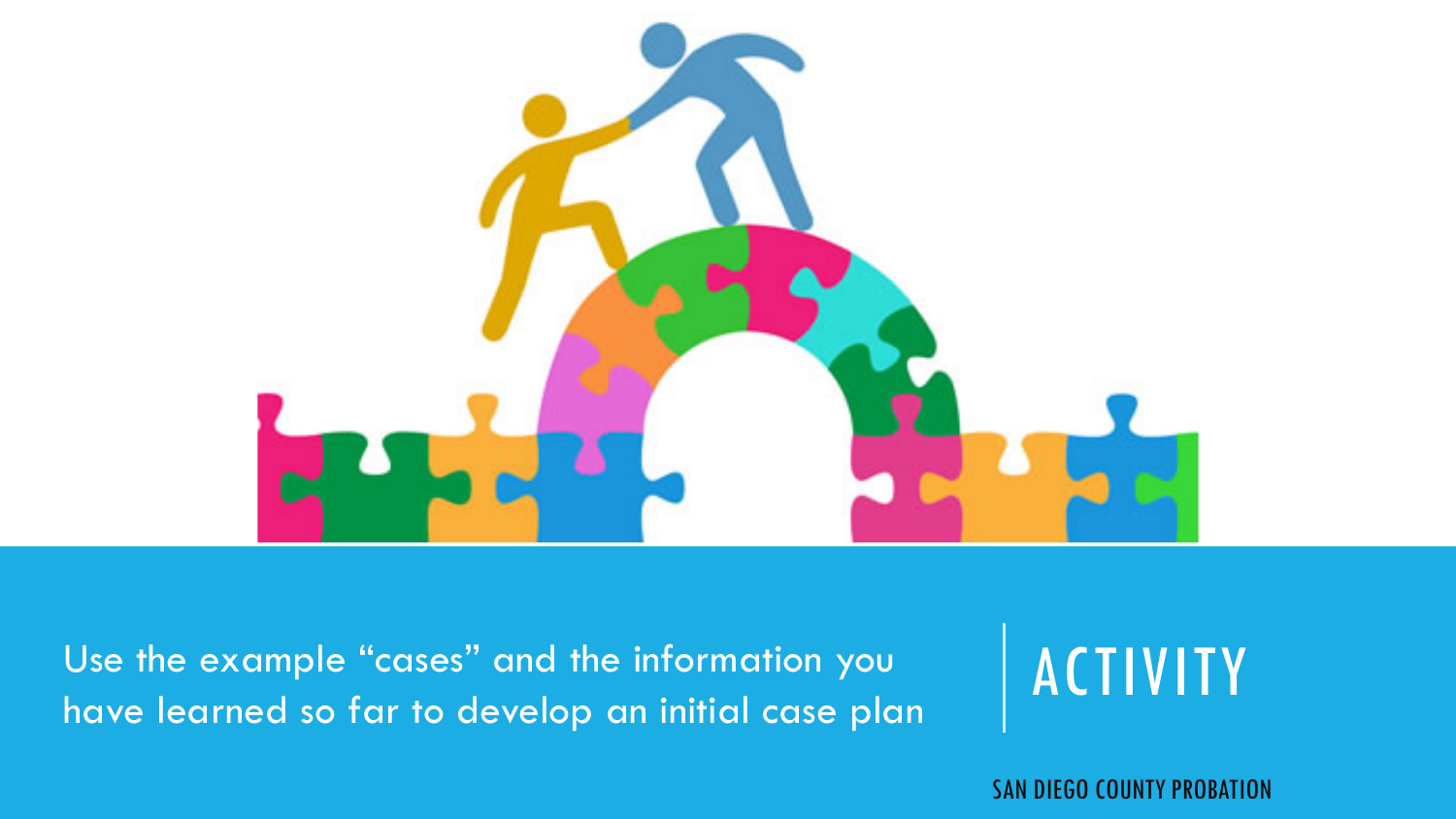## SUBMITTING REFERRALS

- Make sure PCMS is up-to-date
- Confirm with program how to submit referral
	- CRD, email, phone, walk-in, etc.
- Set appointments
- Provide contact info / location to probationer
- Follow up with probationer and program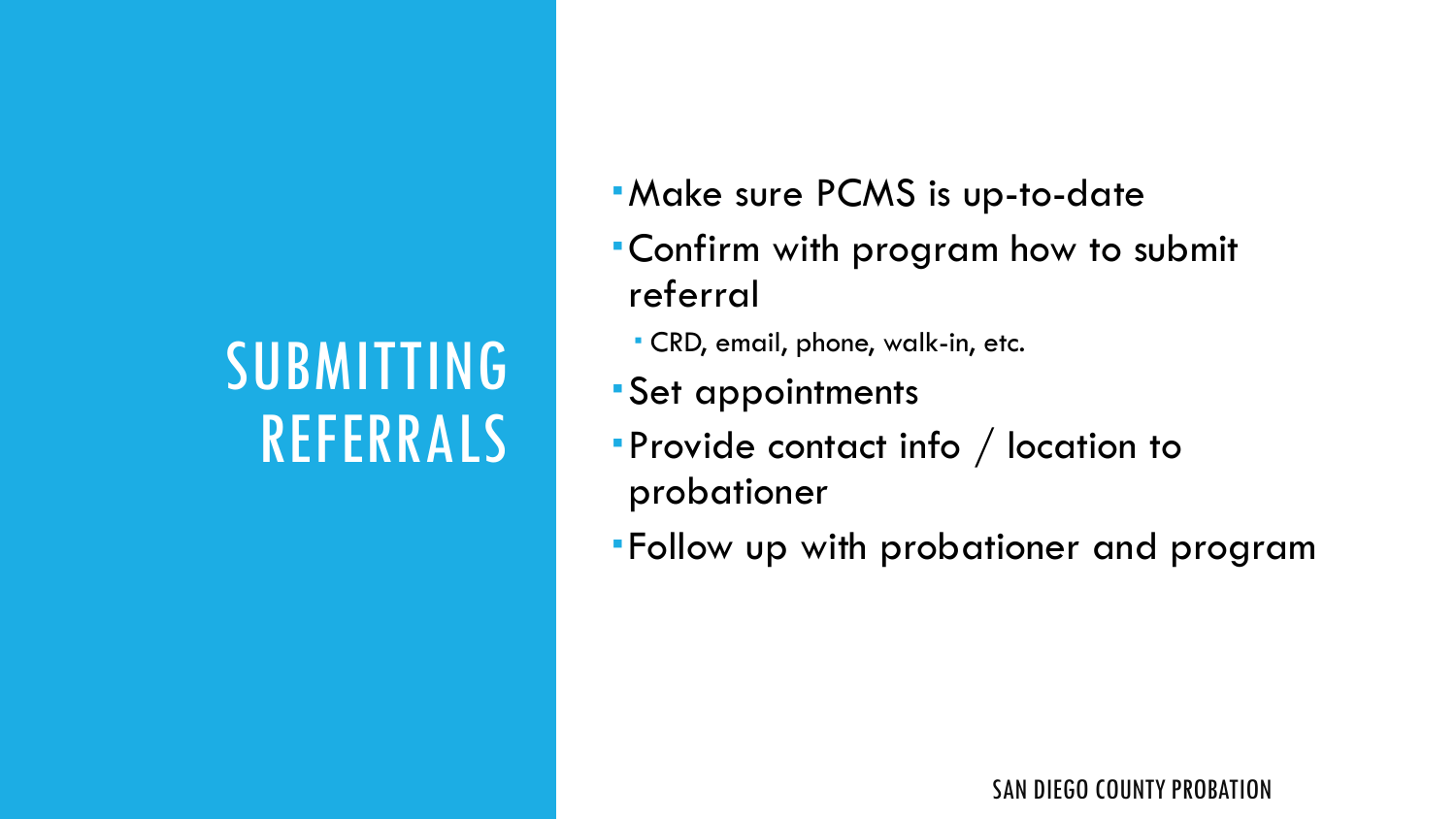- Marsy's Law
	- Bill of Right's
		- Notification of hearings, release dates, re-arrest (upon request)
- **Restitution**
- Restraining orders / No contact orders
- DA Victim Assistance Program
- Victim Compensation Program

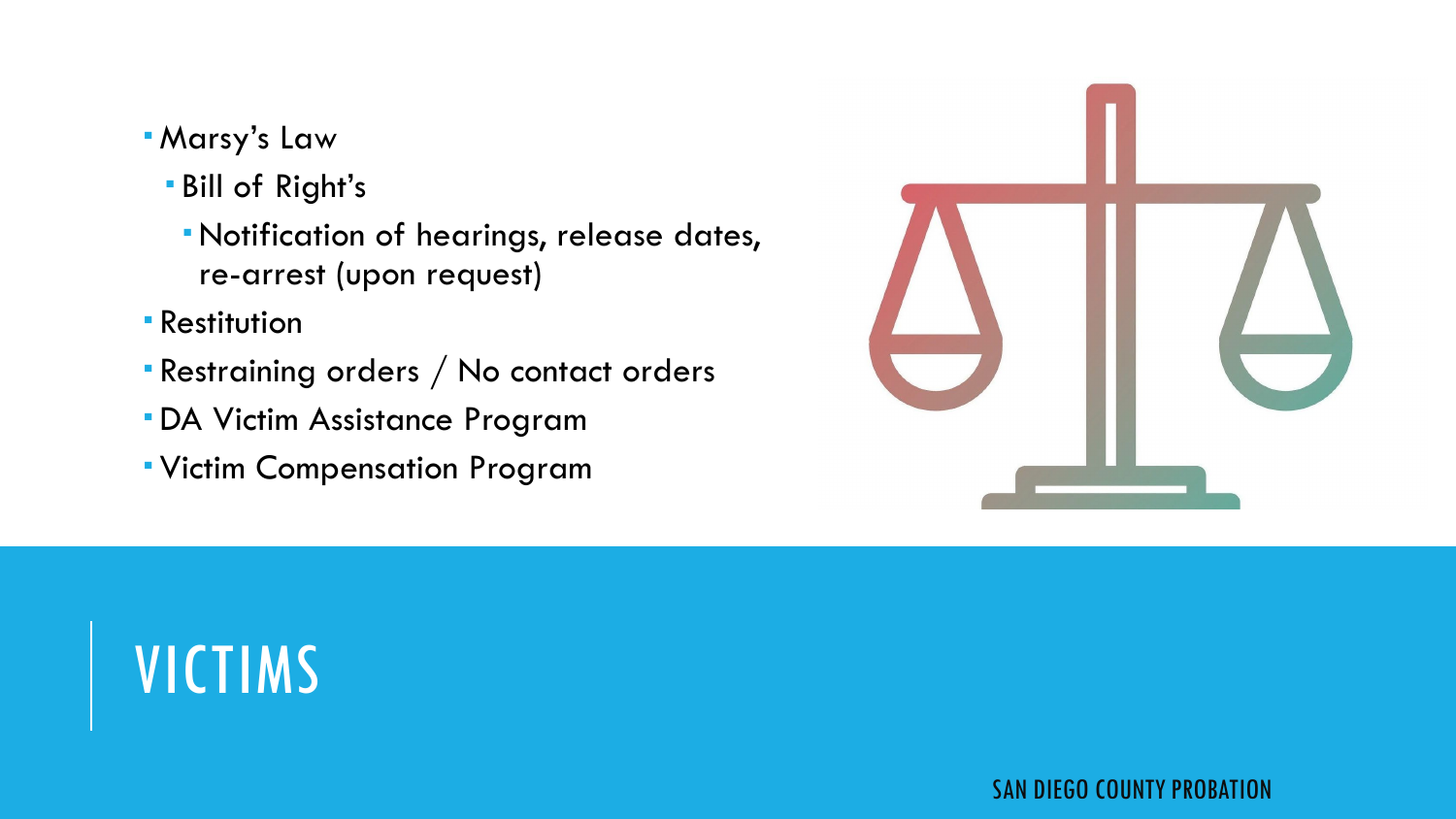# ISSUES TO CONSIDER

### Providers becoming victims

- Probationer's being hostile, threatening, sexual harassment
- Communication is key!

### Probationer's being dishonest

- Not attending program (falsifying signatures)
- Blaming / making excuses (transportation issues, cancellations, communication)